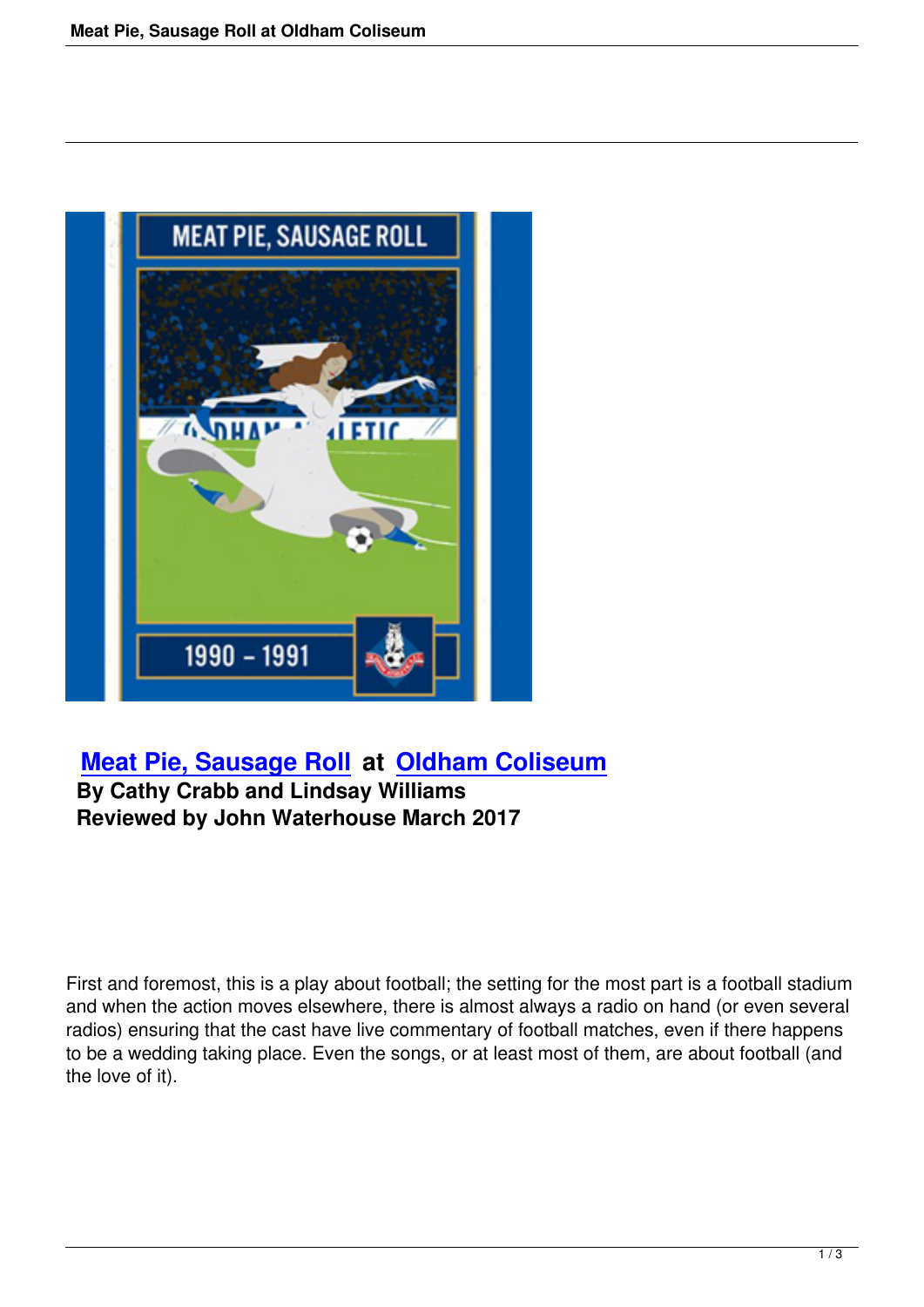It is true that a certain romance develops during the play but even here, the love of football eventually surpasses everything; a telling example being when Mandi, the bride- to-be (played with feeling and gusto by **Jenny Platt**) after admonishing friends and family not to talk about football during the ceremony, eventually feels compelled to lift up her wedding dress to reveal a small radio attached to one of her garters.

After being confronted with the play's overwhelming football credentials, the issue becomes trying to establish what else the audience is treated to. There are clear parallels with 'Fever Pitch,' the Nick Hornby novel made into a film starring Sean Bean and just as that story centres on the importance of football to a community in Sheffield. So too does **'Meat Pie, Sausage Roll'**  $\blacksquare$  - only for Sheffield read Oldham, only more so because if the audience is ever in any doubt that the play is about football in Oldham, the words 'Oldham Athletic' (at times illuminated) remain emblazoned in

huge letters above the set through the show.

The love of football seems challenged only by the love of Oldham Athletic and half the songs are simply love letters to this team. In fact, the importance of the 'Latics' for most of the characters in the story could fairly be said to encompass those of mining, brass bands and most else besides to the Yorkshire community featured in 'Brassed off'.